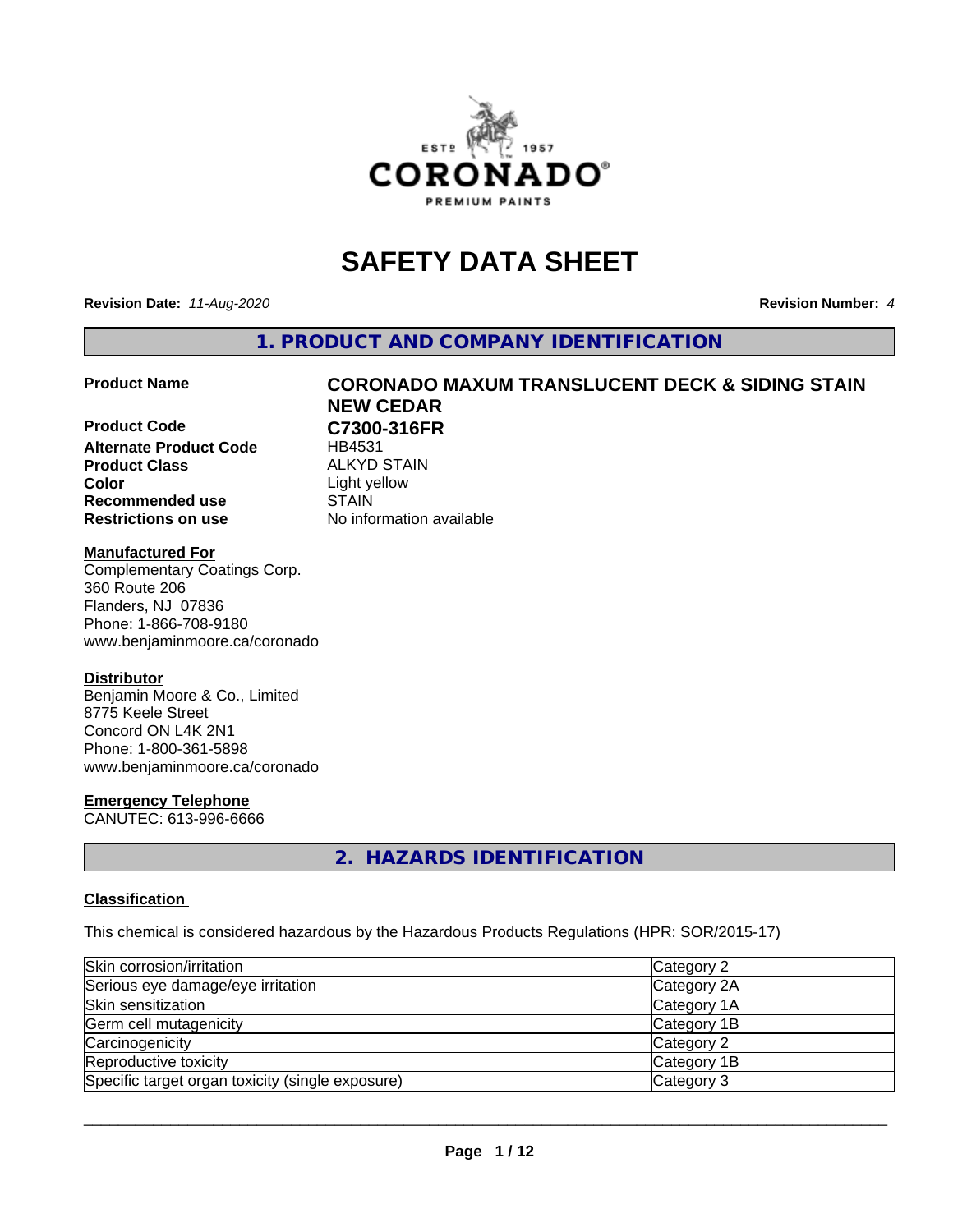| Specific target organ toxicity (repeated exposure) | Category        |  |
|----------------------------------------------------|-----------------|--|
| Aspiration toxicity                                | Category        |  |
| Flammable liquids                                  | Category 3      |  |
| Physical hazard not otherwise classified           | <b>Category</b> |  |

#### **Label elements**

#### **Danger**

#### **Hazard statements**

Causes skin irritation Causes serious eye irritation May cause an allergic skin reaction May cause genetic defects Suspected of causing cancer May damage fertility or the unborn child May cause respiratory irritation Causes damage to organs through prolonged or repeated exposure May be fatal if swallowed and enters airways Flammable liquid and vapor Risk of spontaneous combustion



**Appearance** liquid **Odor** solvent

### **Precautionary Statements - Prevention**

Obtain special instructions before use Do not handle until all safety precautions have been read and understood Use personal protective equipment as required Wash face, hands and any exposed skin thoroughly after handling Contaminated work clothing should not be allowed out of the workplace Do not breathe dust/fume/gas/mist/vapors/spray Do not eat, drink or smoke when using this product Use only outdoors or in a well-ventilated area Keep away from heat, hot surfaces, sparks, open flames and other ignition sources. No smoking Keep container tightly closed Ground/bond container and receiving equipment Use explosion-proof electrical/ventilating/lighting/equipment Use only non-sparking tools Take precautionary measures against static discharge Keep cool Wear protective gloves/protective clothing/eye protection/face protection Immediately after use, place rags, steel wool or waste used with this product in a sealed water-filled metal container or lay flat to dry.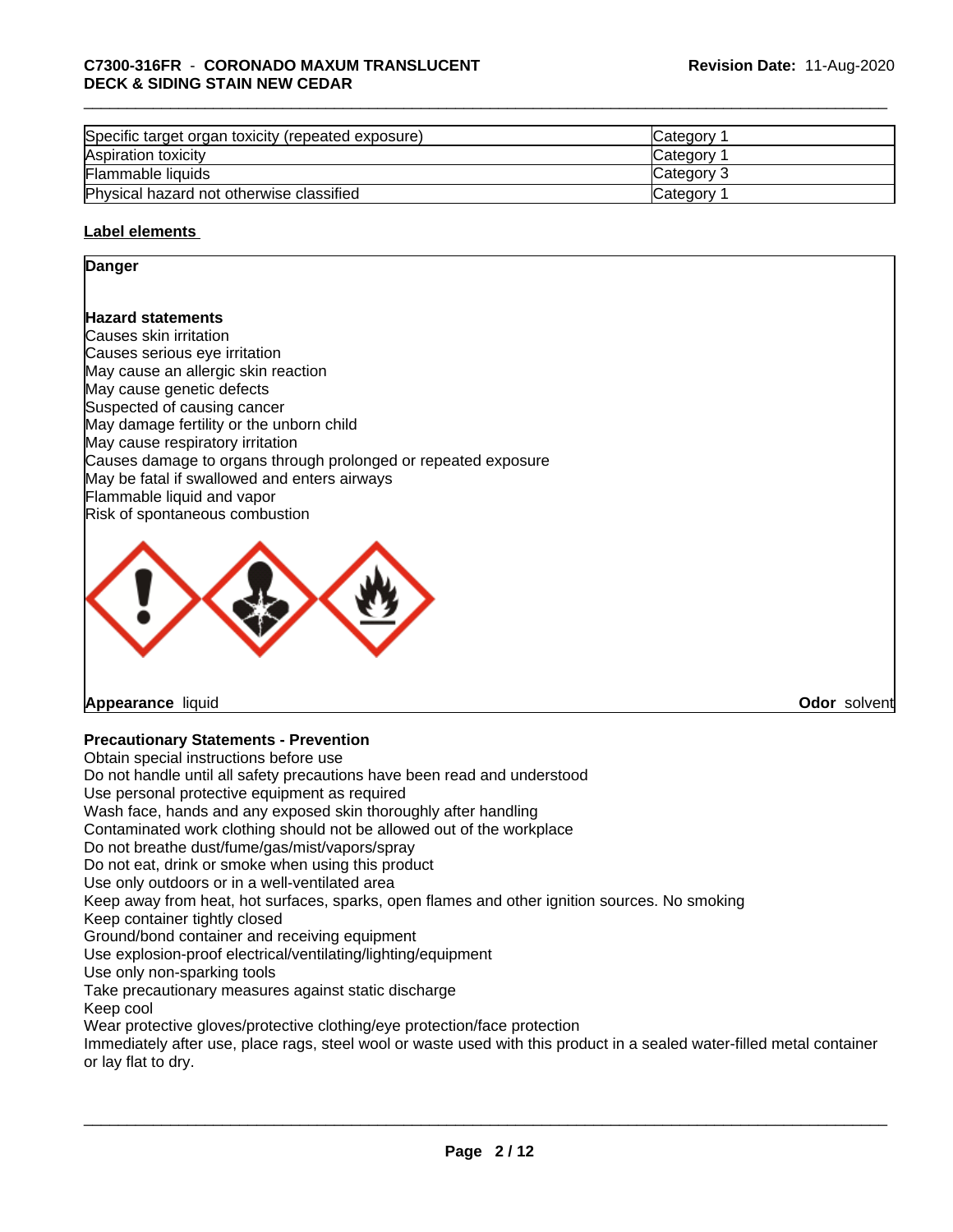#### **Precautionary Statements - Response**

IF exposed or concerned: Get medical advice/attention

## **Eyes**

IF IN EYES: Rinse cautiously with water forseveral minutes. Remove contact lenses, if present and easy to do. Continue rinsing

If eye irritation persists: Get medical advice/attention

#### **Skin**

If skin irritation or rash occurs: Get medical advice/attention

IF ON SKIN (or hair): Remove/Take off immediately all contaminated clothing. Rinse skin with water/shower

Wash contaminated clothing before reuse

# **Inhalation**

IF INHALED: Remove victim to fresh air and keep at rest in a position comfortable for breathing

#### **Ingestion**

IF SWALLOWED: Immediately call a POISON CENTER or doctor/physician Do NOT induce vomiting **Fire**

In case of fire: Use CO2, dry chemical, or foam for extinction

#### **Precautionary Statements - Storage**

Store locked up Store in a well-ventilated place. Keep container tightly closed

#### **Precautionary Statements - Disposal**

Dispose of contents/container to an approved waste disposal plant

Materials such as rags used with this product may begin to burn by themselves. After use, put rags in water or lay flat to dry, then discard.

#### **Other information**

No information available

# **3. COMPOSITION INFORMATION ON COMPONENTS**

| <b>Chemical name</b>                          | CAS No.        | Weight-%      | <b>Hazardous Material</b><br>registry number<br>(HMIRA registry #) | Date HMIRA filed and<br>Information Review Act date exemption granted<br>(if applicable) |
|-----------------------------------------------|----------------|---------------|--------------------------------------------------------------------|------------------------------------------------------------------------------------------|
| 4-Chlorobenzotrifluoride                      | 98-56-6        | $10 - 30%$    |                                                                    |                                                                                          |
| Distillates, petroleum,<br>hydrotreated light | 64742-47-8     | $7 - 13%$     |                                                                    |                                                                                          |
| Stoddard solvent                              | 8052-41-3      | $1 - 5%$      |                                                                    |                                                                                          |
| Silica amorphous                              | 7631-86-9      | $1 - 5%$      |                                                                    |                                                                                          |
| Nepheline syenite                             | 37244-96-5     | - 5%          |                                                                    |                                                                                          |
| Zinc borate hydrate                           | 138265-88-0    | $1 - 5%$      |                                                                    |                                                                                          |
| Carbamic acid,                                | 10605-21-7     | $0.1 - 0.25%$ |                                                                    |                                                                                          |
| 1H-benzimidazol-2-yl-, methyl                 |                |               |                                                                    |                                                                                          |
| ester                                         |                |               |                                                                    |                                                                                          |
| Ethyl benzene                                 | $100 - 41 - 4$ | $0.1 - 0.25%$ |                                                                    |                                                                                          |
| Methyl ethyl ketoxime                         | 96-29-7        | $0.1 - 0.25%$ |                                                                    |                                                                                          |
| Cobalt bis(2-ethylhexanoate)                  | 136-52-7       | $0.1 - 0.25%$ |                                                                    |                                                                                          |

#### **Confidential Business Information note**

\*The exact percentage (concentration) of composition has been withheld as a trade secret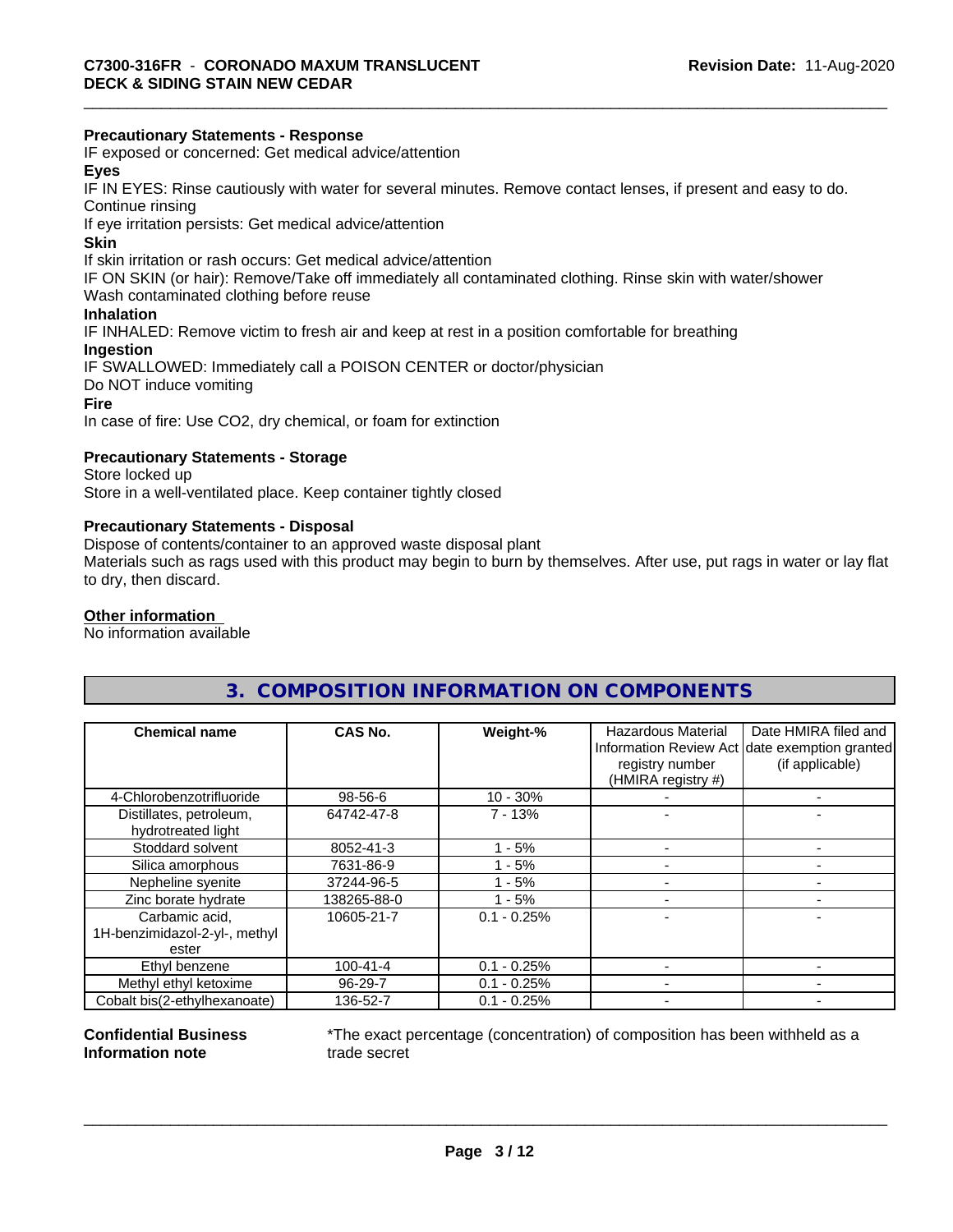**The Committee of the Committee of the Committee** 

Ē.

|                                        | 4. FIRST AID MEASURES                                                                                                                                                                                                                  |
|----------------------------------------|----------------------------------------------------------------------------------------------------------------------------------------------------------------------------------------------------------------------------------------|
| <b>General Advice</b>                  | If symptoms persist, call a physician. Show this safety data<br>sheet to the doctor in attendance.                                                                                                                                     |
| <b>Eye Contact</b>                     | Immediately flush with plenty of water. After initial flushing,<br>remove any contact lenses and continue flushing for at<br>least 15 minutes. Keep eye wide open while rinsing. If<br>symptoms persist, call a physician.             |
| <b>Skin Contact</b>                    | Wash off immediately with soap and plenty of water while<br>removing all contaminated clothes and shoes. If skin<br>irritation persists, call a physician. Wash clothing before<br>reuse. Destroy contaminated articles such as shoes. |
| <b>Inhalation</b>                      | Move to fresh air. If symptoms persist, call a physician.<br>If not breathing, give artificial respiration. Call a physician<br>immediately.                                                                                           |
| Ingestion                              | Clean mouth with water and afterwards drink plenty of<br>water. Do not induce vomiting without medical advice.<br>Never give anything by mouth to an unconscious person.<br>Consult a physician.                                       |
| <b>Protection Of First-Aiders</b>      | Use personal protective equipment.                                                                                                                                                                                                     |
| <b>Most Important Symptoms/Effects</b> | May cause allergic skin reaction.                                                                                                                                                                                                      |
| <b>Notes To Physician</b>              | Treat symptomatically.                                                                                                                                                                                                                 |

**5. FIRE-FIGHTING MEASURES**

| As in any fire, wear self-contained breathing apparatus<br>Protective equipment and precautions for firefighters<br>pressure-demand, MSHA/NIOSH (approved or equivalent)<br>and full protective gear.<br>Combustible material. Closed containers may rupture if<br>exposed to fire or extreme heat. Keep product and empty<br>container away from heat and sources of ignition. Thermal<br>decomposition can lead to release of irritating gases and<br>vapors.<br>No.<br>Sensitivity to mechanical impact<br>Yes<br>Sensitivity to static discharge<br><b>Flash Point Data</b><br>107<br>Flash point (°F)<br>Flash Point (°C)<br>42 | <b>Suitable Extinguishing Media</b> | Foam, dry powder or water. Use extinguishing measures<br>that are appropriate to local circumstances and the<br>surrounding environment. |
|--------------------------------------------------------------------------------------------------------------------------------------------------------------------------------------------------------------------------------------------------------------------------------------------------------------------------------------------------------------------------------------------------------------------------------------------------------------------------------------------------------------------------------------------------------------------------------------------------------------------------------------|-------------------------------------|------------------------------------------------------------------------------------------------------------------------------------------|
| <b>Specific Hazards Arising From The Chemical</b>                                                                                                                                                                                                                                                                                                                                                                                                                                                                                                                                                                                    |                                     |                                                                                                                                          |
|                                                                                                                                                                                                                                                                                                                                                                                                                                                                                                                                                                                                                                      |                                     |                                                                                                                                          |
|                                                                                                                                                                                                                                                                                                                                                                                                                                                                                                                                                                                                                                      |                                     |                                                                                                                                          |
|                                                                                                                                                                                                                                                                                                                                                                                                                                                                                                                                                                                                                                      |                                     |                                                                                                                                          |
|                                                                                                                                                                                                                                                                                                                                                                                                                                                                                                                                                                                                                                      |                                     |                                                                                                                                          |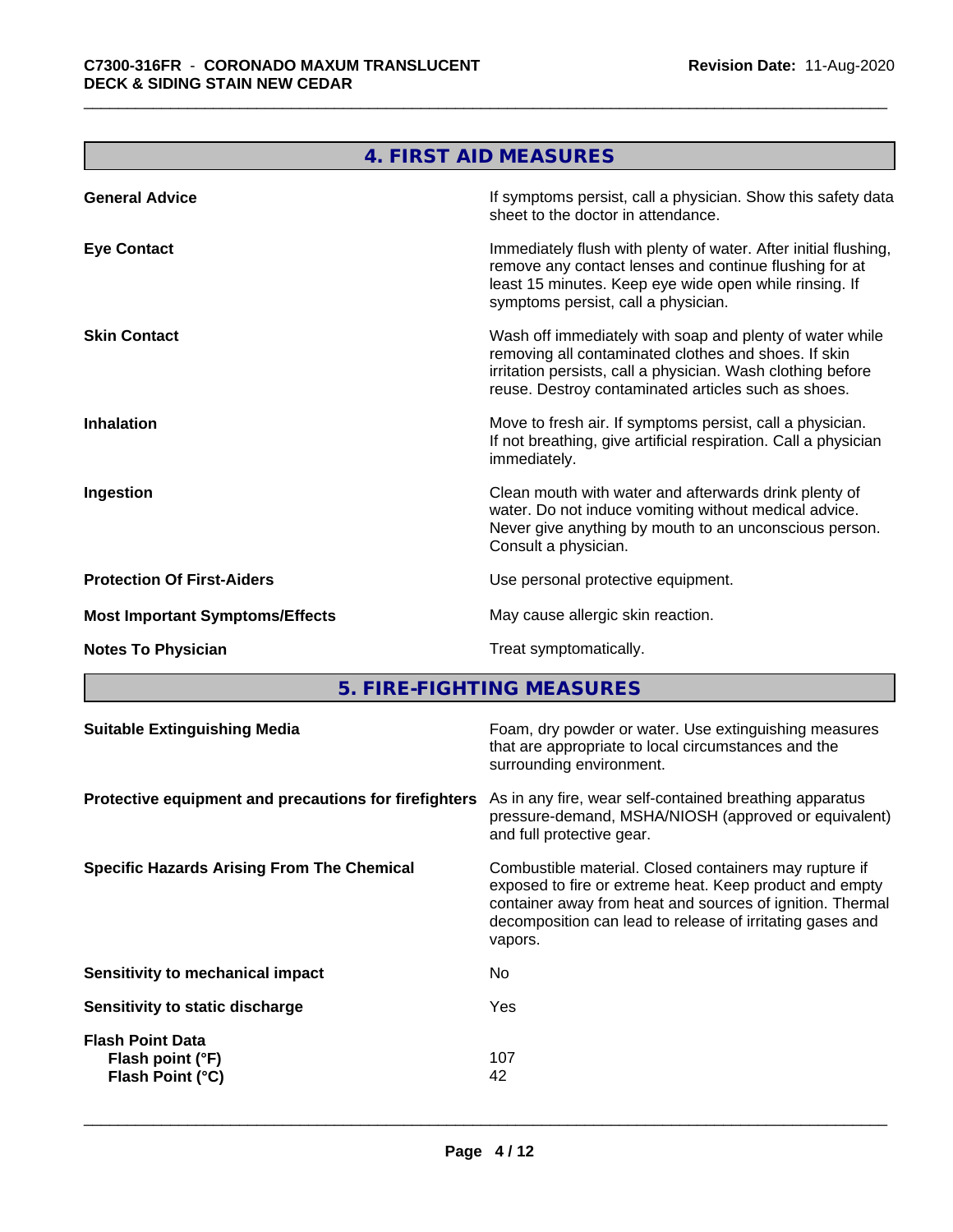| <b>Method</b>                     |                           |                        | <b>PMCC</b>                    |                                |
|-----------------------------------|---------------------------|------------------------|--------------------------------|--------------------------------|
| <b>Flammability Limits In Air</b> |                           |                        |                                |                                |
| <b>Upper flammability limit:</b>  | Lower flammability limit: |                        | Not available<br>Not available |                                |
| <b>NFPA</b>                       | Health: 2                 | <b>Flammability: 2</b> | <b>Instability: 0</b>          | <b>Special: Not Applicable</b> |
| <b>NIEDA LANANA</b>               |                           |                        |                                |                                |

#### **NFPA Legend**

- 0 Not Hazardous
- 1 Slightly
- 2 Moderate
- 3 High
- 4 Severe

*The ratings assigned are only suggested ratings, the contractor/employer has ultimate responsibilities for NFPA ratings where this system is used.*

*Additional information regarding the NFPA rating system is available from the National Fire Protection Agency (NFPA) at www.nfpa.org.*

**6. ACCIDENTAL RELEASE MEASURES**

| <b>Personal Precautions</b>      | Use personal protective equipment. Remove all sources of<br>ignition.                                                                                                                                                                                                                                            |
|----------------------------------|------------------------------------------------------------------------------------------------------------------------------------------------------------------------------------------------------------------------------------------------------------------------------------------------------------------|
| <b>Other Information</b>         | Prevent further leakage or spillage if safe to do so. Do not<br>allow material to contaminate ground water system.<br>Prevent product from entering drains. Do not flush into<br>surface water or sanitary sewer system. Local authorities<br>should be advised if significant spillages cannot be<br>contained. |
| <b>Environmental precautions</b> | See Section 12 for additional Ecological Information.                                                                                                                                                                                                                                                            |
| <b>Methods for Cleaning Up</b>   | Dam up. Soak up with inert absorbent material. Pick up<br>and transfer to properly labeled containers. Clean<br>contaminated surface thoroughly.                                                                                                                                                                 |

**7. HANDLING AND STORAGE**

| Use only in area provided with appropriate exhaust<br>ventilation. Do not breathe vapors or spray mist. Wear<br>personal protective equipment. Take precautionary<br>measures against static discharges. To avoid ignition of<br>vapors by static electricity discharge, all metal parts of the<br>equipment must be grounded. Keep away from open<br>flames, hot surfaces and sources of ignition. |
|-----------------------------------------------------------------------------------------------------------------------------------------------------------------------------------------------------------------------------------------------------------------------------------------------------------------------------------------------------------------------------------------------------|
| Keep containers tightly closed in a dry, cool and<br>well-ventilated place. Keep away from heat. Keep away<br>from open flames, hot surfaces and sources of ignition.<br>Keep in properly labeled containers. Keep out of the reach<br>of children.                                                                                                                                                 |
|                                                                                                                                                                                                                                                                                                                                                                                                     |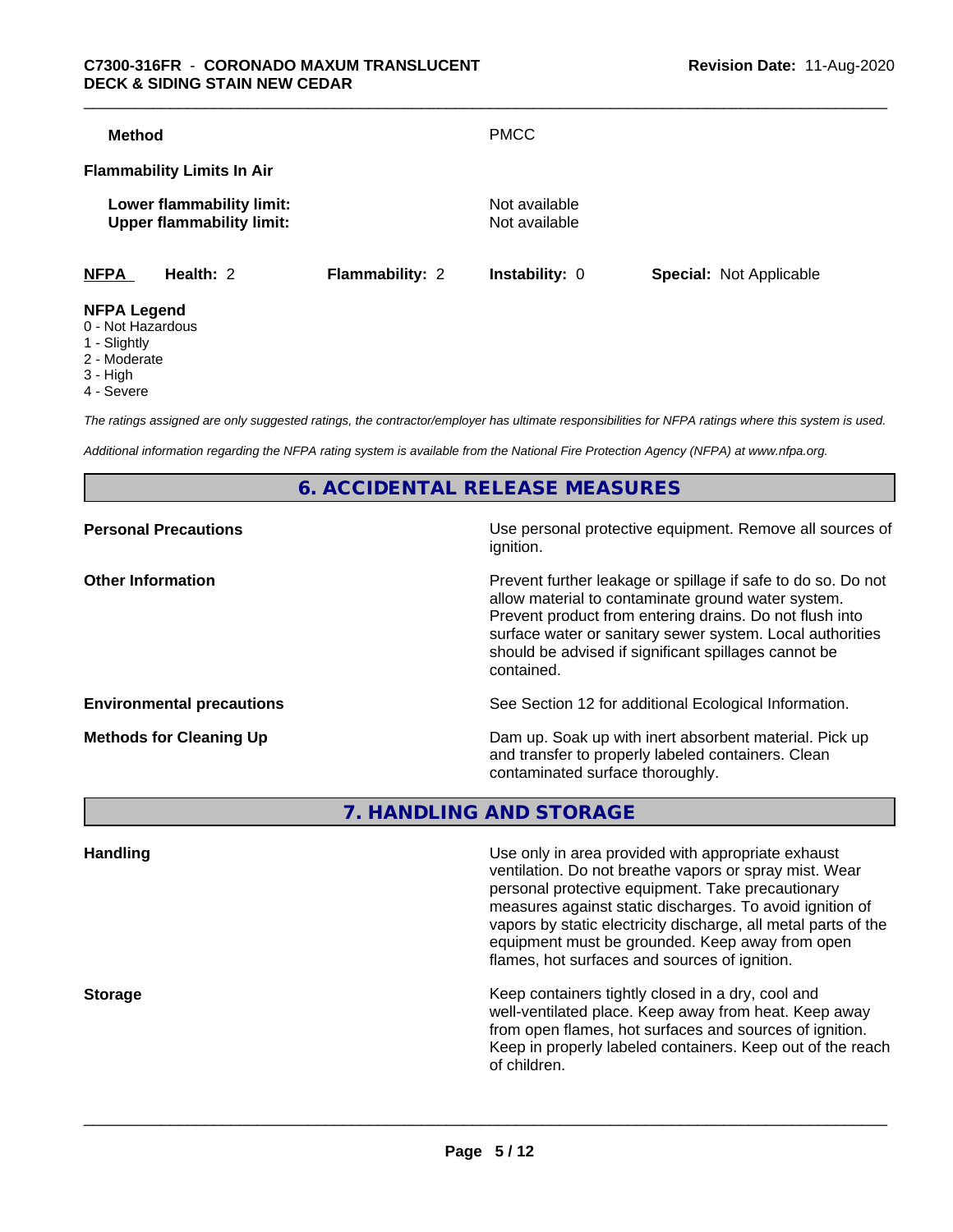**DANGER** - Rags, steel wool or waste soaked with this product may spontaneously catch fire if improperly discarded. Immediately after use, place rags, steel wool or waste in a sealed water-filled metal container.

**Incompatible Materials Incompatible with strong acids and bases and strong** oxidizing agents.

## **8. EXPOSURE CONTROLS/PERSONAL PROTECTION**

#### **Exposure Limits**

| <b>Chemical name</b>     | <b>ACGIH TLV</b>    | <b>Alberta</b>                 | <b>British Columbia</b>      | <b>Ontario</b>                | Quebec                          |
|--------------------------|---------------------|--------------------------------|------------------------------|-------------------------------|---------------------------------|
| 4-Chlorobenzotrifluoride | TWA: 2.5 mg/m $3$ F | $2.5$ mg/m <sup>3</sup> - TWA  | $2.5 \text{ mg/m}^3$ - TWA   | $2.5 \text{ mg/m}^3$ - TWA    | $2.5 \text{ mg/m}^3$ - TWAEV    |
| Distillates, petroleum,  | N/E                 | N/E                            | $200 \text{ mg/m}^3$ - TWA   | N/E                           | N/E                             |
| hydrotreated light       |                     |                                | Skin absorption can          |                               |                                 |
|                          |                     |                                | contribute to overall        |                               |                                 |
|                          |                     |                                | exposure.                    |                               |                                 |
| Stoddard solvent         | TWA: 100 ppm        | 100 ppm - TWA                  | 290 mg/m $3$ - TWA           | $525$ mg/m <sup>3</sup> - TWA | 100 ppm - TWAEV                 |
|                          |                     | $572$ mg/m <sup>3</sup> - TWA  | 580 mg/m <sup>3</sup> - STEL |                               | $525$ mg/m <sup>3</sup> - TWAEV |
| Nepheline syenite        | N/E                 | N/E                            | N/E                          | 10 mg/m $3$ - TWA             | N/E                             |
| Ethyl benzene            | TWA: 20 ppm         | 100 ppm - TWA                  | 20 ppm - TWA                 | 20 ppm - TWA                  | 100 ppm - TWAEV                 |
|                          |                     | 434 mg/m $3$ - TWA             |                              |                               | 434 mg/m <sup>3</sup> - TWAEV   |
|                          |                     | 125 ppm - STEL                 |                              |                               | 125 ppm - STEV                  |
|                          |                     | $543$ mg/m <sup>3</sup> - STEL |                              |                               | $543$ mg/m <sup>3</sup> - STEV  |

#### **Legend**

ACGIH - American Conference of Governmental Industrial Hygienists Alberta - Alberta Occupational Exposure Limits British Columbia - British Columbia Occupational Exposure Limits Ontario - Ontario Occupational Exposure Limits Quebec - Quebec Occupational Exposure Limits N/E - Not established

# **Personal Protective Equipment**

**Engineering Measures Ensure** Ensure adequate ventilation, especially in confined areas.

**Eye/Face Protection** Safety glasses with side-shields. If splashes are likely to occur, wear: Tightly fitting safety goggles **Skin Protection Skin Protection Skin Protective gloves.** Long sleeved clothing. Protective gloves. **Respiratory Protection Number 1** (Use only with adequate ventilation. In operations where exposure limits are exceeded, use a NIOSH approved respirator that has been selected by a technically qualified person for the specific work conditions. When spraying the product or applying in confined areas, wear a NIOSH approved respirator specified for paint spray or organic vapors.

**Hygiene Measures Avoid contact with skin, eyes and clothing. Remove and Avoid contact with skin, eyes and clothing. Remove and** wash contaminated clothing before re-use. Wash thoroughly after handling. When using do not eat, drink or smoke.

# **9. PHYSICAL AND CHEMICAL PROPERTIES**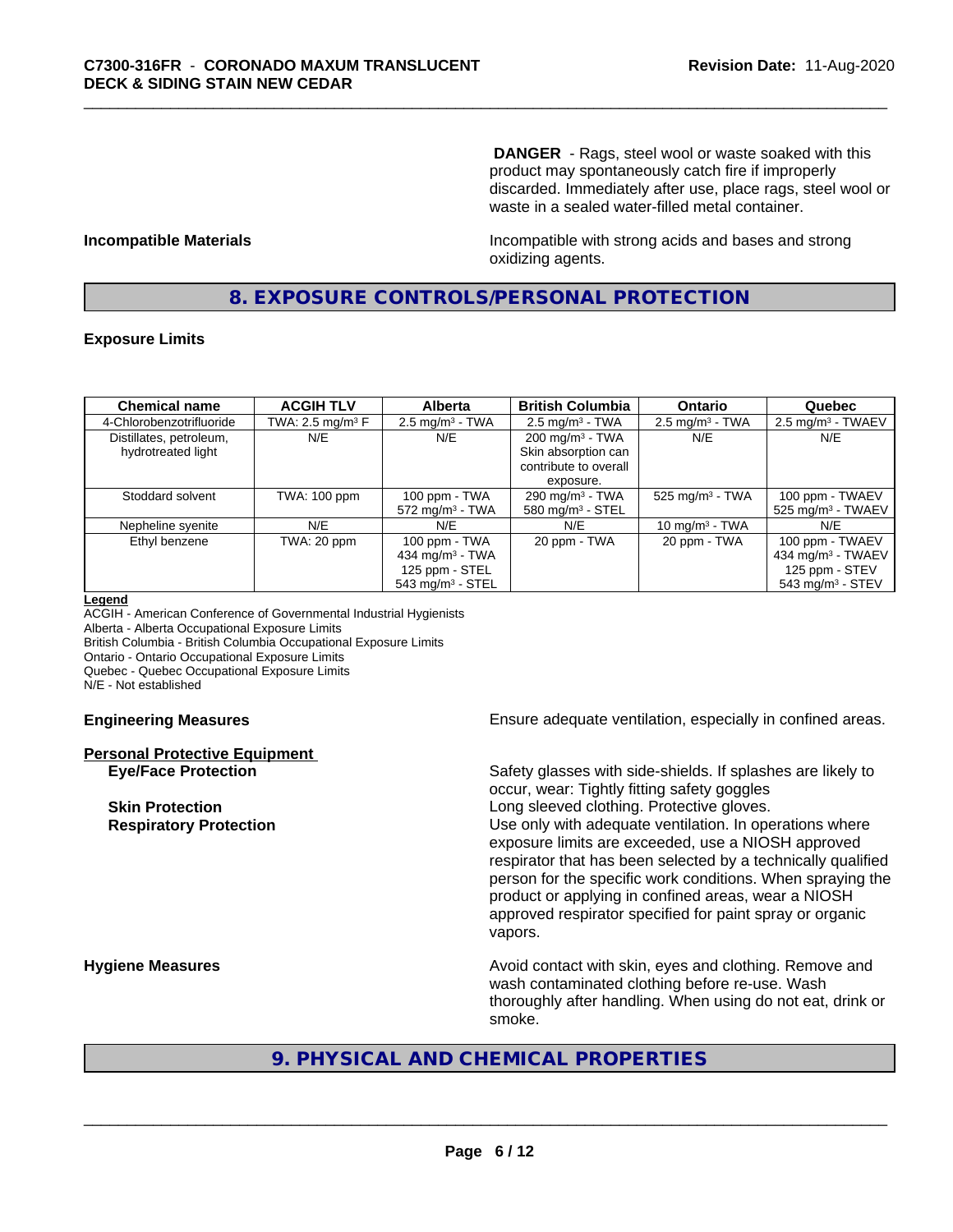**Appearance** liquid and **a liquid development of the set of the set of the set of the set of the set of the set of the set of the set of the set of the set of the set of the set of the set of the set of the set of the set Odor** solvent **Odor Threshold** No information available **Density (Ibs/gal)** 9.2 - 9.3<br> **Specific Gravity** 1.10 - 1.12 **Specific Gravity**<br>pH **Viscosity (cps)** No information available **Solubility(ies)** No information available **Water solubility** No information available **Evaporation Rate No information available No information available Vapor pressure** No information available **Vapor density No information available No** information available **Wt. % Solids** 55 - 65<br> **Vol. % Solids** 50 - 60 **Vol. % Solids** 50 - 60 **Wt. % Volatiles Vol. % Volatiles** 40 - 50 **VOC Regulatory Limit (g/L)** <250 **Boiling Point (°F)** 279 **Boiling Point (°C)** 137<br> **Preezing point (°F)** No interval 137 **Freezing Point (°C)** and **COV** No information available **Flash point (°F)** 107 **Flash Point (°C)** 42 **Method** PMCC **Flammability (solid, gas)**<br> **Commability limit:**<br>
Upper flammability limit:<br>
Not applicable **Upper flammability limit:**<br> **Lower flammability limit:**<br>
Not applicable<br>
Not applicable **Lower flammability limit:**<br> **Autoianition Temperature (°F)** Not applicable Not applicable not a Not applicable **Autoignition Temperature (°F) Autoignition Temperature (°C)** No information available **Decomposition Temperature (°F)** No information available **Decomposition Temperature (°C)** No information available **Partition coefficient** No information available

**No information available No information available** 

# **10. STABILITY AND REACTIVITY**

| <b>Reactivity</b>                       | Not Applicable                                                                           |
|-----------------------------------------|------------------------------------------------------------------------------------------|
| <b>Chemical Stability</b>               | Stable under normal conditions. Hazardous polymerisation<br>does not occur.              |
| <b>Conditions to avoid</b>              | Keep away from open flames, hot surfaces, static<br>electricity and sources of ignition. |
| <b>Incompatible Materials</b>           | Incompatible with strong acids and bases and strong<br>oxidizing agents.                 |
| <b>Hazardous Decomposition Products</b> | Thermal decomposition can lead to release of irritating<br>gases and vapors.             |
| Possibility of hazardous reactions      | None under normal conditions of use.                                                     |

# **11. TOXICOLOGICAL INFORMATION**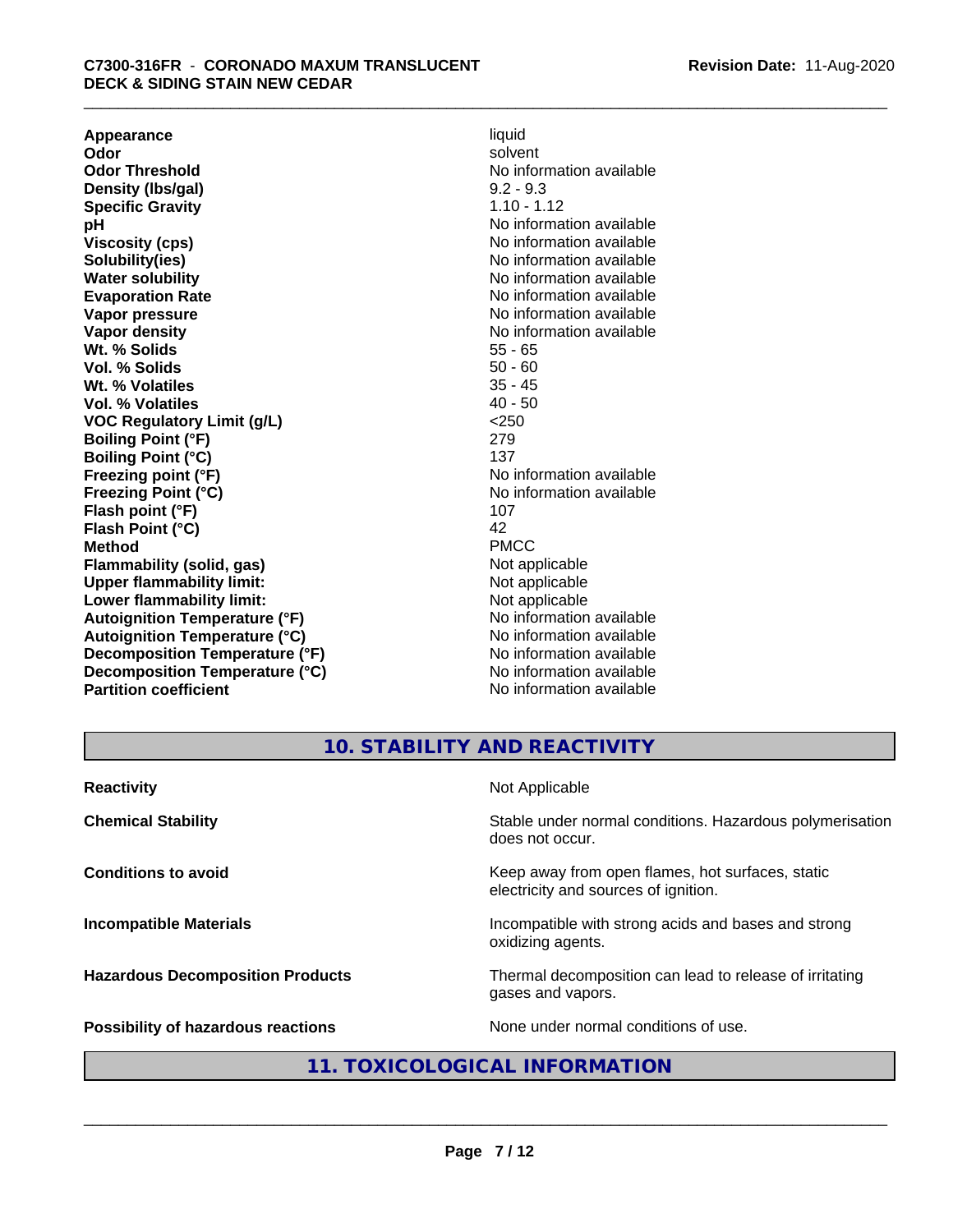| <b>Product Information</b><br>Information on likely routes of exposure       |                                                                                                                                                                                                                  |
|------------------------------------------------------------------------------|------------------------------------------------------------------------------------------------------------------------------------------------------------------------------------------------------------------|
| <b>Principal Routes of Exposure</b>                                          | Eye contact, skin contact and inhalation.                                                                                                                                                                        |
| <b>Acute Toxicity</b>                                                        |                                                                                                                                                                                                                  |
| <b>Product Information</b>                                                   | Repeated or prolonged exposure to organic solvents may<br>lead to permanent brain and nervous system damage.<br>Intentional misuse by deliberately concentrating and<br>inhaling vapors may be harmful or fatal. |
| Symptoms related to the physical, chemical and toxicological characteristics |                                                                                                                                                                                                                  |
| <b>Symptoms</b>                                                              | No information available                                                                                                                                                                                         |
|                                                                              | Delayed and immediate effects as well as chronic effects from short and long-term exposure                                                                                                                       |
| Eye contact                                                                  | Contact with eyes may cause irritation.                                                                                                                                                                          |
| <b>Skin contact</b>                                                          | May cause skin irritation and/or dermatitis. Prolonged skin                                                                                                                                                      |
| <b>Inhalation</b>                                                            | contact may defat the skin and produce dermatitis.<br>High vapor / aerosol concentrations are irritating to the<br>eyes, nose, throat and lungs and may cause headaches,                                         |
|                                                                              | dizziness, drowsiness, unconsciousness, and other central                                                                                                                                                        |
|                                                                              | nervous system effects.                                                                                                                                                                                          |
| Ingestion                                                                    | Ingestion may cause irritation to mucous membranes.                                                                                                                                                              |
|                                                                              | Small amounts of this product aspirated into the                                                                                                                                                                 |
|                                                                              | respiratory system during ingestion or vomiting may cause                                                                                                                                                        |
|                                                                              | mild to severe pulmonary injury, possibly progressing to<br>death.                                                                                                                                               |
| <b>Sensitization</b>                                                         | May cause an allergic skin reaction.                                                                                                                                                                             |
| <b>Neurological Effects</b>                                                  | No information available.                                                                                                                                                                                        |
| <b>Mutagenic Effects</b>                                                     | Suspected of causing genetic defects.                                                                                                                                                                            |
| <b>Reproductive Effects</b>                                                  | May damage fertility or the unborn child.                                                                                                                                                                        |
| <b>Developmental Effects</b>                                                 | No information available.                                                                                                                                                                                        |
| <b>Target organ effects</b>                                                  | No information available.                                                                                                                                                                                        |
| <b>STOT - single exposure</b>                                                | No information available.                                                                                                                                                                                        |
| <b>STOT - repeated exposure</b>                                              | No information available.                                                                                                                                                                                        |
| Other adverse effects                                                        | No information available.                                                                                                                                                                                        |
| <b>Aspiration Hazard</b>                                                     | May be harmful if swallowed and enters airways. Small                                                                                                                                                            |
|                                                                              | amounts of this product aspirated into the respiratory                                                                                                                                                           |
|                                                                              | system during ingestion or vomiting may cause mild to                                                                                                                                                            |
|                                                                              | severe pulmonary injury, possibly progressing to death.                                                                                                                                                          |

#### **Numerical measures of toxicity**

**The following values are calculated based on chapter 3.1 of the GHS document**

| <b>ATEmix (oral)</b>   | 22237 mg/kg |
|------------------------|-------------|
| <b>ATEmix (dermal)</b> | 5261 mg/kg  |

#### **Component Information**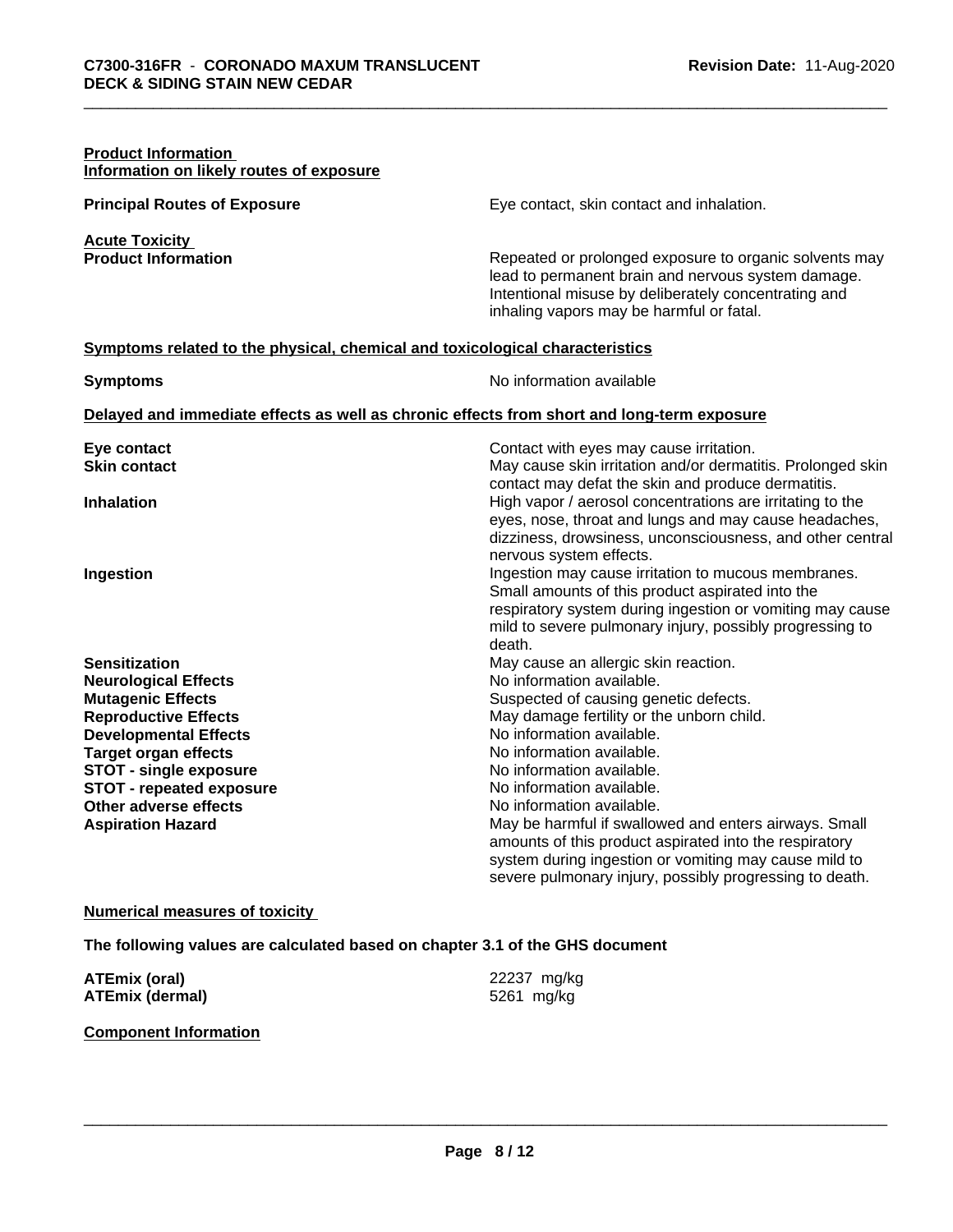#### \_\_\_\_\_\_\_\_\_\_\_\_\_\_\_\_\_\_\_\_\_\_\_\_\_\_\_\_\_\_\_\_\_\_\_\_\_\_\_\_\_\_\_\_\_\_\_\_\_\_\_\_\_\_\_\_\_\_\_\_\_\_\_\_\_\_\_\_\_\_\_\_\_\_\_\_\_\_\_\_\_\_\_\_\_\_\_\_\_\_\_\_\_ **C7300-316FR** - **CORONADO MAXUM TRANSLUCENT DECK & SIDING STAIN NEW CEDAR**

| Chemical name                                                       | Oral LD50                                    | Dermal LD50                                                      | <b>Inhalation LC50</b>  |
|---------------------------------------------------------------------|----------------------------------------------|------------------------------------------------------------------|-------------------------|
| 4-Chlorobenzotrifluoride<br>$98 - 56 - 6$                           | $= 13$ g/kg (Rat)                            | > 2 mL/kg (Rabbit)                                               | $= 33$ mg/L (Rat) 4 h   |
| Distillates, petroleum, hydrotreated<br>light<br>64742-47-8         | $>$ 5000 mg/kg (Rat)                         | $>$ 2000 mg/kg (Rabbit)                                          | $> 5.2$ mg/L (Rat) 4 h  |
| Silica amorphous<br>7631-86-9                                       | $= 7900$ mg/kg (Rat)                         | $>$ 2000 mg/kg (Rabbit)                                          | $> 2.2$ mg/L (Rat) 1 h  |
| Carbamic acid.<br>1H-benzimidazol-2-yl-, methyl ester<br>10605-21-7 | $>$ 5050 mg/kg (Rat)<br>$= 6400$ mg/kg (Rat) | $> 10000$ mg/kg (Rabbit) = 2 g/kg<br>$Rat$ = 8500 mg/kg (Rabbit) |                         |
| Ethyl benzene<br>$100 - 41 - 4$                                     | $= 3500$ mg/kg (Rat)                         | $= 15400$ mg/kg (Rabbit)                                         | $= 17.4$ mg/L (Rat) 4 h |
| Methyl ethyl ketoxime<br>96-29-7                                    | $= 930$ mg/kg (Rat)                          | 1000 - 1800 mg/kg (Rabbit)                                       | $> 4.83$ mg/L (Rat) 4 h |
| Cobalt bis(2-ethylhexanoate)<br>136-52-7                            | ٠                                            | $>$ 5000 mg/kg (Rabbit)                                          | $> 10$ mg/L (Rat) 1 h   |

#### **Chronic Toxicity**

#### **Carcinogenicity**

*The information below indicateswhether each agency has listed any ingredient as a carcinogen:.*

| <b>Chemical name</b>         | <b>IARC</b>                    | <b>NTP</b>                   |
|------------------------------|--------------------------------|------------------------------|
|                              | 2B - Possible Human Carcinogen |                              |
| l Ethvl benzene              |                                |                              |
|                              | 2B - Possible Human Carcinogen | Reasonably Anticipated Human |
| Cobalt bis(2-ethylhexanoate) |                                | Carcinoɑen                   |

• Cobalt and cobalt compounds are listed as possible human carcinogens by IARC (2B). However, there is inadequate evidence of the carcinogenicity of cobalt and cobalt compounds in humans.

#### **Legend**

IARC - International Agency for Research on Cancer NTP - National Toxicity Program

OSHA - Occupational Safety & Health Administration

**12. ECOLOGICAL INFORMATION**

### **Ecotoxicity Effects**

The environmental impact of this product has not been fully investigated.

#### **Product Information**

# **Acute Toxicity to Fish**

No information available

#### **Acute Toxicity to Aquatic Invertebrates**

No information available

#### **Acute Toxicity to Aquatic Plants**

No information available

# **Persistence / Degradability**

No information available.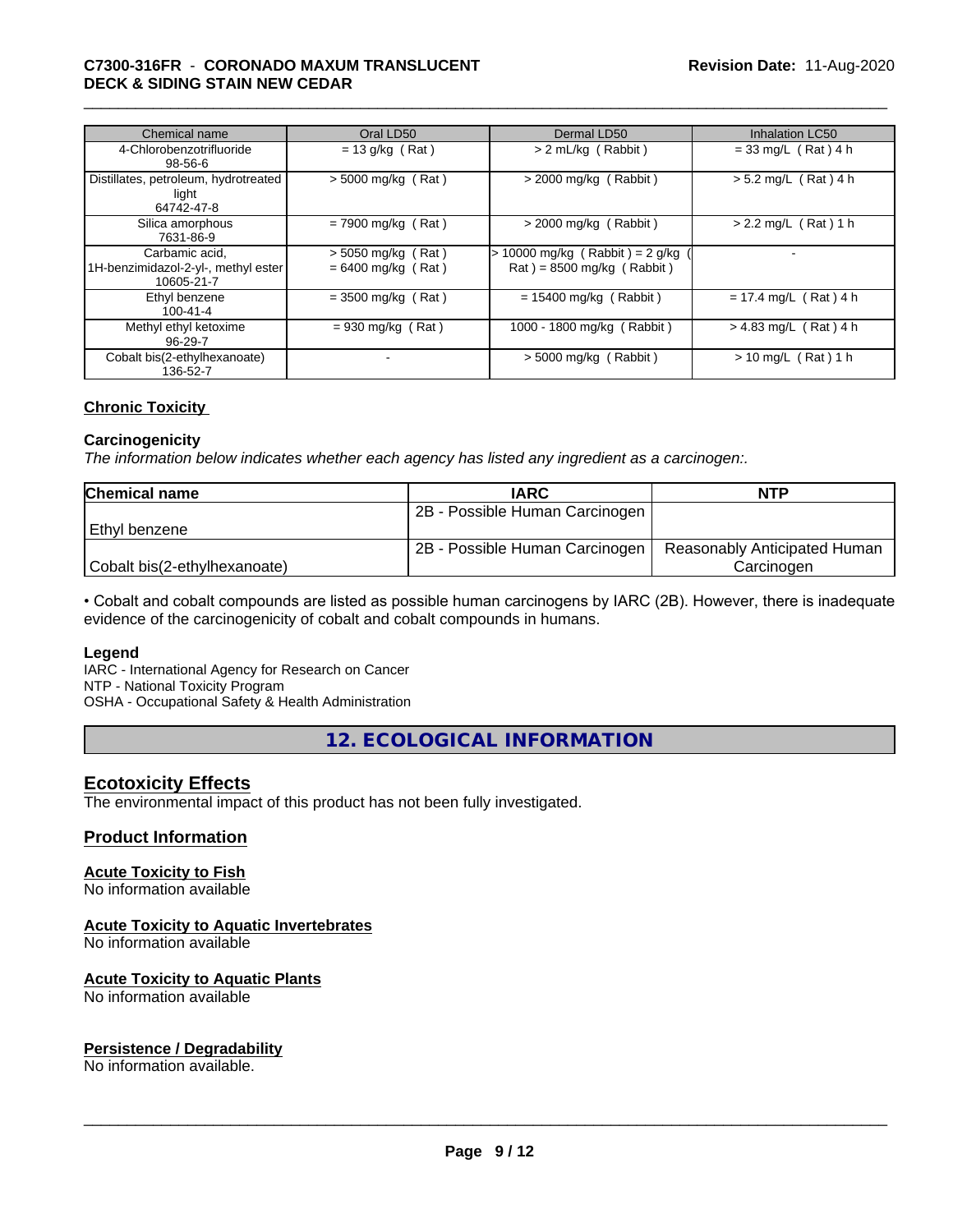#### **Bioaccumulation**

There is no data for this product.

**Mobility in Environmental Media** No information available.

### **Ozone**

No information available

### **Component Information**

#### **Acute Toxicity to Fish**

Carbamic acid, 1H-benzimidazol-2-yl-, methyl ester LC50: 1.5 mg/L (Rainbow Trout - 96 hr.) Ethyl benzene LC50: 12.1 mg/L (Fathead Minnow - 96 hr.) Methyl ethyl ketoxime LC50: 48 mg/L (Bluegill sunfish - 96 hr.)

#### **Acute Toxicity to Aquatic Invertebrates**

Carbamic acid, 1H-benzimidazol-2-yl-, methyl ester LC50: 0.22 mg/L (water flea - 48 hr.) Ethyl benzene EC50: 1.8 mg/L (Daphnia magna - 48 hr.) Methyl ethyl ketoxime EC50: 750 mg/L (Daphnia magna - 48 hr.)

### **Acute Toxicity to Aquatic Plants**

Ethyl benzene EC50: 4.6 mg/L (Green algae (Scenedesmus subspicatus), 72 hrs.)

|                                | 13. DISPOSAL CONSIDERATIONS                                                                                                                                                                                                           |
|--------------------------------|---------------------------------------------------------------------------------------------------------------------------------------------------------------------------------------------------------------------------------------|
| <b>Waste Disposal Method</b>   | Dispose of in accordance with federal, state, provincial, and local regulations.<br>Local requirements may vary, consult your sanitation department or<br>state-designated environmental protection agency for more disposal options. |
| <b>Empty Container Warning</b> | Emptied containers may retain product residue. Follow label warnings even after<br>container is emptied. Residual vapors may explode on ignition.                                                                                     |
|                                | 14. TRANSPORT INFORMATION                                                                                                                                                                                                             |

**TDG**<br>**Proper Shipping Name** PAINT **Proper Shipping Name**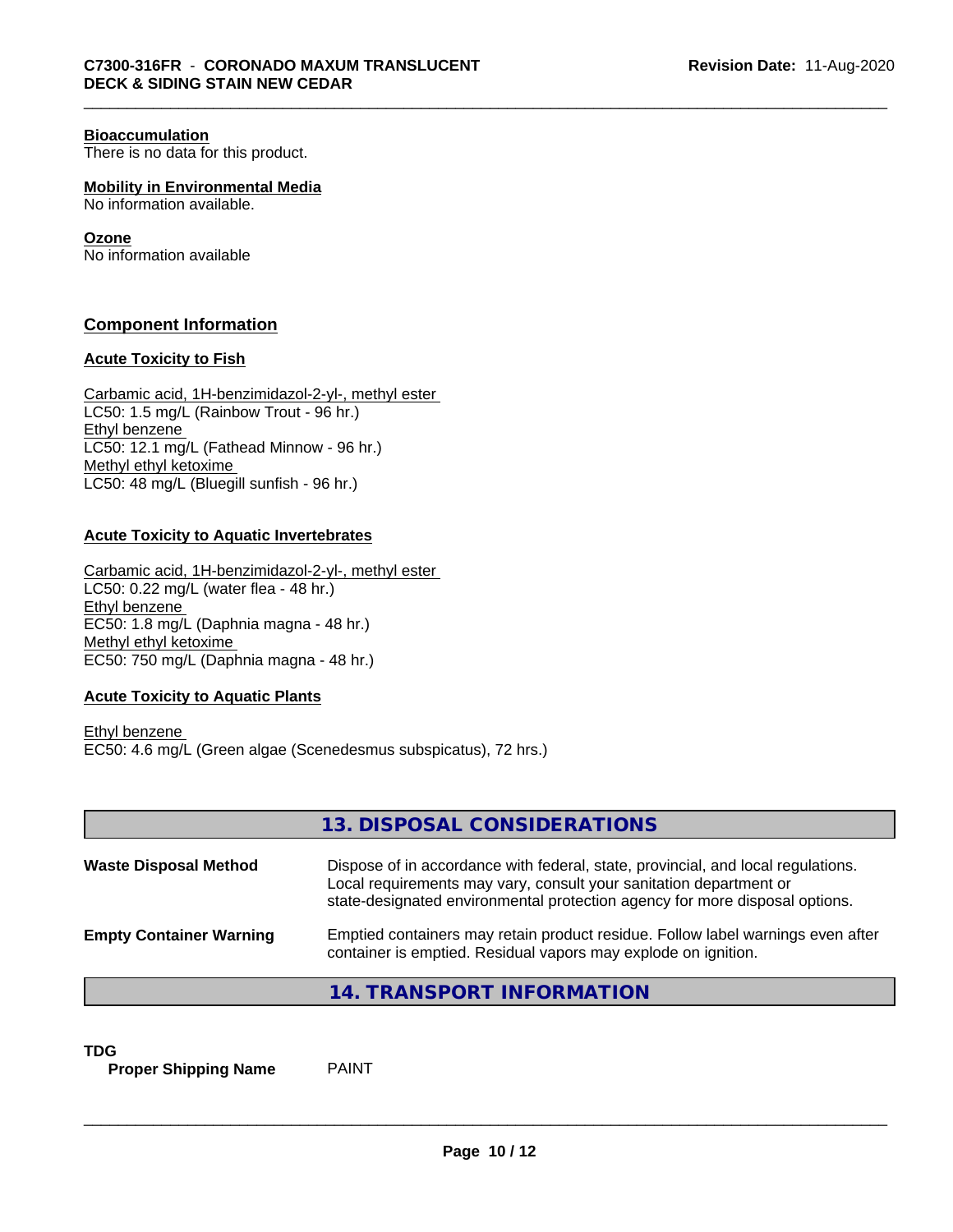| <b>Hazard class</b>  |                       |
|----------------------|-----------------------|
| UN-No.               | UN1263                |
| <b>Packing Group</b> | Ш                     |
| <b>Description</b>   | UN1263, PAINT, 3, III |

In Canada, Class 3 flammable liquids may be reclassified as non-regulated for domestic ground transportation if they meet the requirements of TDG General Exemption SOR/2008-34.

| ICAO / IATA | Contact the preparer for further information. |
|-------------|-----------------------------------------------|
|-------------|-----------------------------------------------|

| <b>IMDG / IMO</b> | Contact the preparer for further information. |
|-------------------|-----------------------------------------------|
|-------------------|-----------------------------------------------|

# **15. REGULATORY INFORMATION**

# **International Inventories**

| <b>TSCA: United States</b> | Yes - All components are listed or exempt. |
|----------------------------|--------------------------------------------|
| <b>DSL: Canada</b>         | Yes - All components are listed or exempt. |

# **National Pollutant Release Inventory (NPRI)**

#### **NPRI Parts 1- 4**

This product contains the following Parts 1-4 NPRI chemicals:

| <b>Chemical name</b> | CAS No.        | Weight-% | <b>NPRI Parts 1-4</b> |
|----------------------|----------------|----------|-----------------------|
| Ethyl benzene        | $100 - 41 - 4$ | $-0.25%$ | ∟isted                |

#### **NPRI Part 5**

This product contains the following NPRI Part 5 Chemicals:

| Chemical name                        | CAS No.    | Weight-% | <b>NPRI Part 5</b> |
|--------------------------------------|------------|----------|--------------------|
| Distillates, petroleum, hydrotreated | 64742-47-8 | 13%      | Listed             |
| light                                |            |          |                    |
| Stoddard solvent                     | 8052-41-3  | - 5%     | Listed             |

#### **WHMIS Regulatory Status**

This product has been classified in accordance with the hazard criteria of the Hazardous Products Regulations (HPR) and the SDS contains all the information required by the HPR.

| $HMIS -$                                                                                                                        | Health: $2^*$ | <b>Flammability: 2</b> | <b>Reactivity: 0</b> | PPE: - |  |
|---------------------------------------------------------------------------------------------------------------------------------|---------------|------------------------|----------------------|--------|--|
| <b>HMIS Legend</b><br>0 - Minimal Hazard<br>1 - Slight Hazard<br>2 - Moderate Hazard<br>3 - Serious Hazard<br>4 - Severe Hazard |               |                        |                      |        |  |
|                                                                                                                                 |               |                        |                      |        |  |